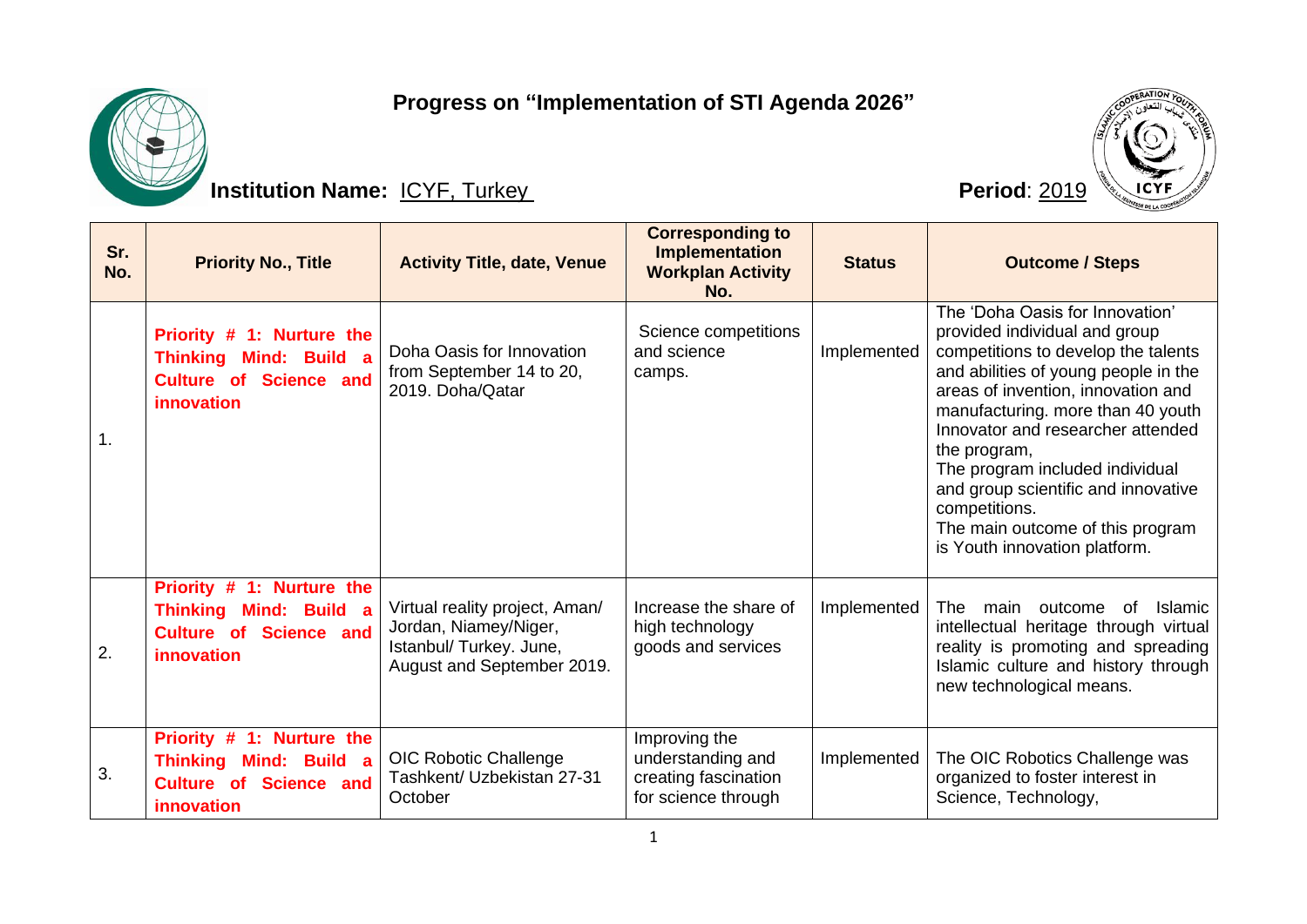| Sr.<br>No. | <b>Priority No., Title</b>                                                                | <b>Activity Title, date, Venue</b>                                               | <b>Corresponding to</b><br><b>Implementation</b><br><b>Workplan Activity</b><br>No. | <b>Status</b>                                         | <b>Outcome / Steps</b>                                                                                                                                                                                                                                                                                                                                                                                                                                                                                                                                                                                                                           |
|------------|-------------------------------------------------------------------------------------------|----------------------------------------------------------------------------------|-------------------------------------------------------------------------------------|-------------------------------------------------------|--------------------------------------------------------------------------------------------------------------------------------------------------------------------------------------------------------------------------------------------------------------------------------------------------------------------------------------------------------------------------------------------------------------------------------------------------------------------------------------------------------------------------------------------------------------------------------------------------------------------------------------------------|
|            |                                                                                           |                                                                                  | affordable<br>experiments and<br>demonstrations                                     |                                                       | <b>Engineering and Mathematics</b><br>(STEM) education and to<br>popularize The field of robotics<br>among the<br>youth of OIC Member States,<br>stimulating their interest in the<br>sphere of innovation, and in high-<br>tech areas of technology, robotics,<br>and artificial intelligence.<br>OIC Robotics Challenge will bring a<br>unique platform for young people,<br>who are eager and ready to<br>share experience and professional<br>skills with other participants, and to<br>meet new people with<br>identical interests in science,<br>technology and engineering.<br>ICYF provided a financial<br>contribution at this program. |
| 4.         | <b>Priority #2: Making People</b><br><b>Employable:</b><br><b>Education</b><br>and Skills | OIC International Internship<br>Program Istanbul and Ankara/<br>Turkey.2019-2020 | Making people more<br>employable by<br>focusing on skill<br>development             | First part<br>implemented<br>/ second part<br>ongoing | The main outcome of this program is<br>Providing more than 100 internship<br>opportunity for<br>Youth from OIC Member states and<br>Muslim minorities in national and<br>international<br>organizations<br>and<br>institutions.                                                                                                                                                                                                                                                                                                                                                                                                                  |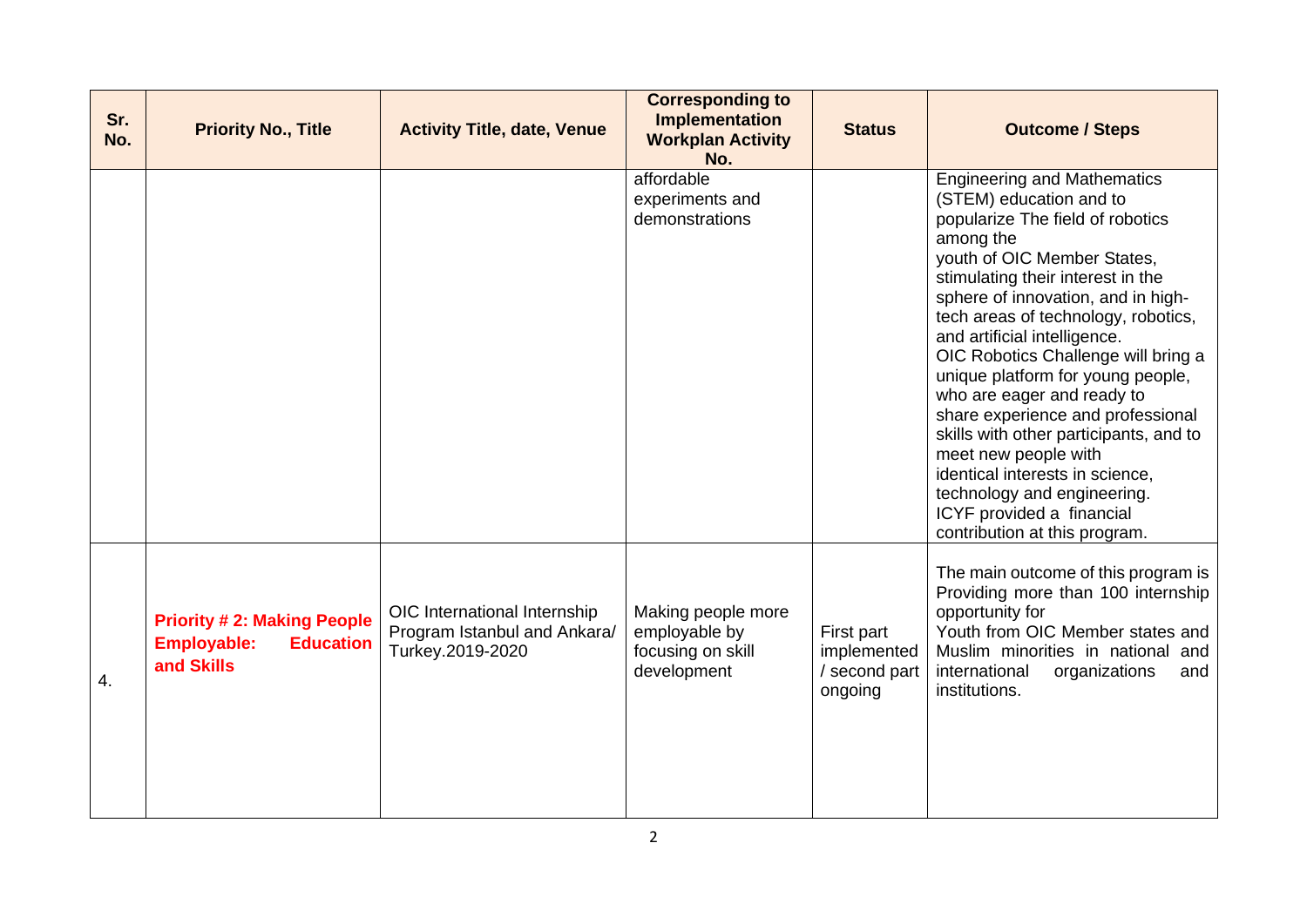| Sr.<br>No. | <b>Priority No., Title</b>                                                                | <b>Activity Title, date, Venue</b>                                                                                                                                             | <b>Corresponding to</b><br><b>Implementation</b><br><b>Workplan Activity</b><br>No.                       | <b>Status</b> | <b>Outcome / Steps</b>                                                                                                                                                                                                                                                                                                                                                        |
|------------|-------------------------------------------------------------------------------------------|--------------------------------------------------------------------------------------------------------------------------------------------------------------------------------|-----------------------------------------------------------------------------------------------------------|---------------|-------------------------------------------------------------------------------------------------------------------------------------------------------------------------------------------------------------------------------------------------------------------------------------------------------------------------------------------------------------------------------|
| 5.         | <b>Priority #2: Making People</b><br><b>Employable:</b><br><b>Education</b><br>and Skills | OIC VET Program<br>Niamey/ Niger January 2020                                                                                                                                  | Making people more<br>employable by<br>focusing on skill<br>development                                   | Ongoing       | The main outcome of this project is<br>to provide the exchange of people<br>involved in VET throughout OIC<br>Member Countries, so as to<br>increase placements in enterprises;<br>to improve the innovation capacity of<br>MCs' vocational training systems,<br>and to facilitate the transfer of<br>innovative practices<br>from<br>one<br>participating country to others. |
| 6.         | Priority #11:<br><b>Big</b><br><b>Science Programs</b>                                    | <b>Effects</b><br><b>The</b><br>of<br>Entrepreneurship Strategies<br>on Development of Small &<br>Medium Sized Enterprises"<br>between 30 April -1 May 2019<br>in Tehran/ Iran | Workshops on<br>knowledge economy<br>and promotion of<br>entrepreneurship<br>activities in OIC<br>region. | Implemented   | The outcome of this program is the<br>recommendations<br>made<br>by<br>specialized institutions to improve<br>youth opportunities in the field of<br>entrprenership strategies.                                                                                                                                                                                               |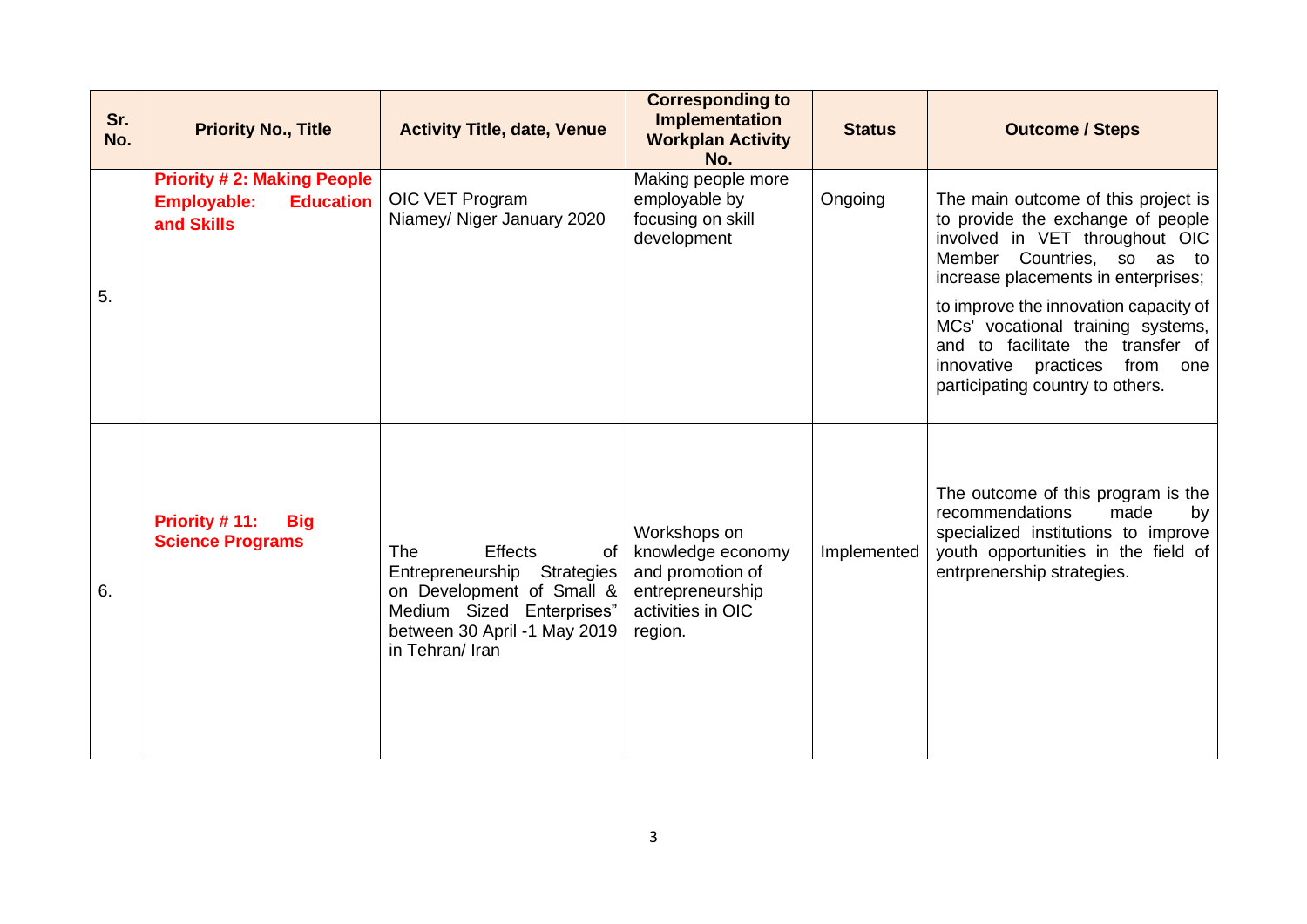| Sr.<br>No. | <b>Priority No., Title</b>                               | <b>Activity Title, date, Venue</b>                                                                                                            | <b>Corresponding to</b><br><b>Implementation</b><br><b>Workplan Activity</b><br>No.                       | <b>Status</b> | <b>Outcome / Steps</b>                                                                                                                                                                                                                                                                                                                                                                                                                                                                                                                                                                                                                                                                                                                                                                                                                                                                      |
|------------|----------------------------------------------------------|-----------------------------------------------------------------------------------------------------------------------------------------------|-----------------------------------------------------------------------------------------------------------|---------------|---------------------------------------------------------------------------------------------------------------------------------------------------------------------------------------------------------------------------------------------------------------------------------------------------------------------------------------------------------------------------------------------------------------------------------------------------------------------------------------------------------------------------------------------------------------------------------------------------------------------------------------------------------------------------------------------------------------------------------------------------------------------------------------------------------------------------------------------------------------------------------------------|
| 7.         | Priority #11:<br><b>Big</b><br><b>Science Programs</b>   | The<br>11th<br>International<br>Economic Summit Russia -<br>Islamic World: Kazan Summit<br>2019»24-26<br>April<br>2019.Kazan. Russia          | Workshops on<br>knowledge economy<br>and promotion of<br>entrepreneurship<br>activities in OIC<br>region. | Implemented   | The summit included a plenary<br>session with the participation of<br>honored guests. The participants<br>touched upon traditional topics:<br>Halal lifestyle, Islamic finance and<br>partner banking, IT startups, export,<br>social responsibility of business and<br>others.<br>This Summit in Kazan gathers<br>of<br>international<br>representatives<br>organizations,<br>public authorities,<br>financial<br>institutes,<br>embassies,<br>parliamentarians, leading investors<br>and businessmen, top-managers of<br>Russian and foreign companies.<br>The event holding within the<br>framework of the Group of Strategic<br>Vision «Russia – Islamic World,<br>chaired by the President of the<br>Republic of Tatarstan Rustam<br>Minnikhanov.<br>The main outcome of this program is<br>bringing many entrepreneurs and<br>leading companies and linking them<br>with businessmen. |
| 8.         | Priority #1:<br><b>Creating</b><br><b>Thinking Minds</b> | 2nd Take off Istanbul<br><b>International Startup Summit</b><br>on 16-19 September 2019 in<br>Istanbul on the sidelines of<br>Teknofest 2019. | <b>International Youth</b><br><b>Technology Festival</b>                                                  | Implemented   | Partnership opportunities with<br>multinational and regional corporate<br>and public companies represented<br>by innovative and digital executives.                                                                                                                                                                                                                                                                                                                                                                                                                                                                                                                                                                                                                                                                                                                                         |